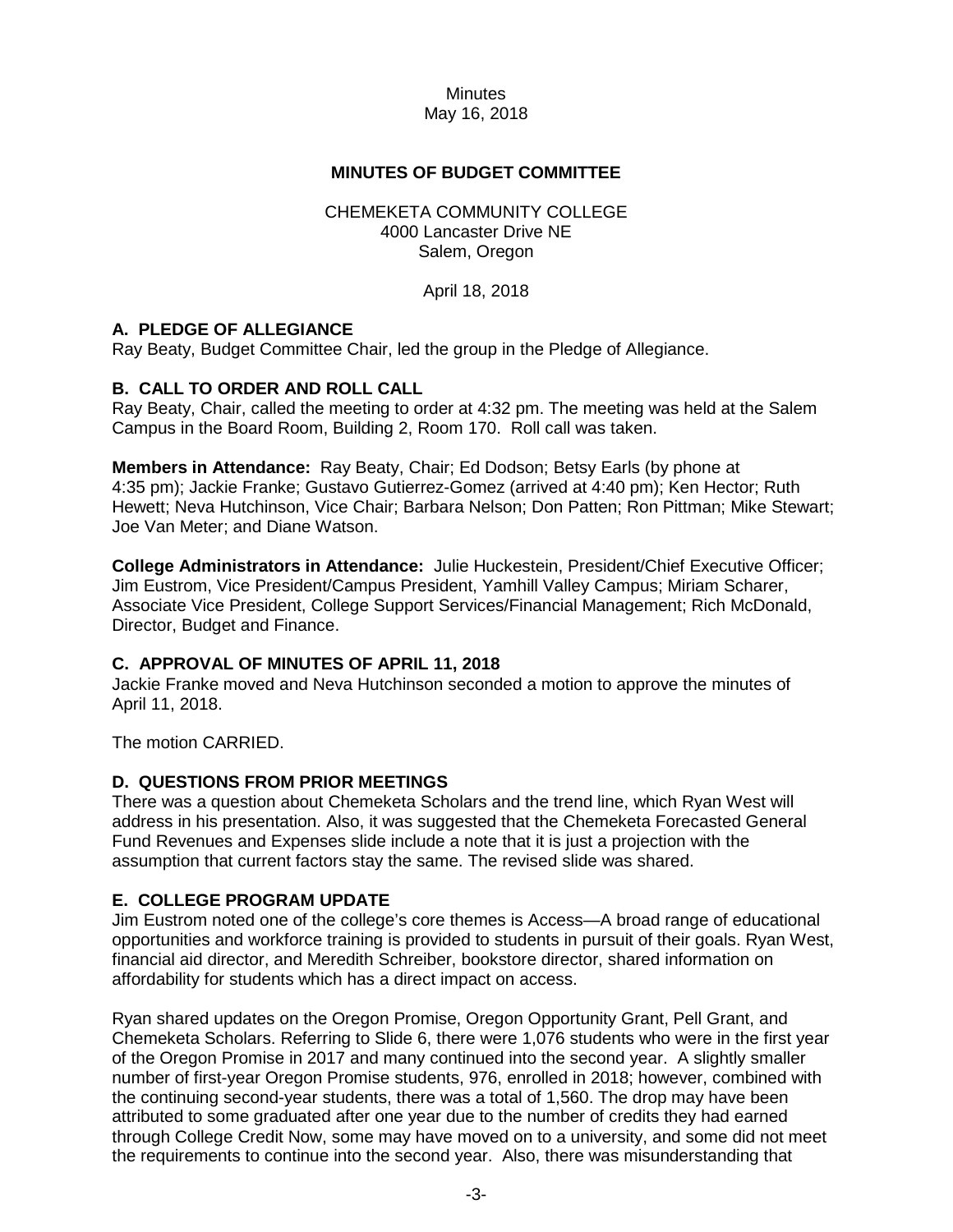Minutes of Budget Committee April 18, 2018 Page 2

students could apply for both Oregon Promise and Chemeketa Scholars. The state and HECC were unsure if there would be sufficient funding so they changed the requirements to students who had financial needs based on expected family contribution. It was set at below \$18,000 initially, then it was raised retroactive to \$20,000. However, next year it will go back to a nonneed based program. Diane Watson asked if the grade point requirement is still 2.5 or was it changed to 2.0. Ryan said there was talk to reduce it to 2.0, but it remains at 2.5. Don Patten asked what the requirements are for GED students. Ryan said students must complete and pass the GED certification to qualify for the Oregon Promise.

Ryan shared good news about the Oregon Opportunity Grant and Pell Grant. There will be a 15.5 percent increase next year in the Opportunity Grant. Full-time students received \$2,250 this year and the amount will increase to \$2,600 next year. The maximum Pell Grant will increase by \$175 next year. With both the Pell Grant and the Oregon Opportunity Grant increases, the students with the greatest financial need will have the tuition increase fully covered by the additional financial aid.

Referring to Slide 7, Ryan reviewed the Chemeketa Scholars trend line for the last five years. There was a steady increase the first three years and it dipped in 2016–2017, most likely due to the Oregon Promise. There was a slight increase in applications in 2017 and a slight decrease in 2018. The budget has been right-sized to reflect the trend in enrollment.

Meredith Schreiber, bookstore director shared an update on three systems that support the textbook affordability initiative including the lending library, Chemeketa Press, and digital course materials/day one access. The lending library moved from Student Life to the library where the library's check out and return online system has made it more efficient and easier for students to use this service. 2,463 books have been checked out to students this past summer, fall, and winter terms. Over the past two years the lending library has saved students more than \$400,000. This spring term Salem and YVC piloted a program to allow YVC students to request books from Salem, and the plan is to expand to the Polk and Woodburn Centers soon.

The Chemeketa Press has reached a milestone since it started publishing affordable books in fall 2015. The Press has saved students over \$1 million over the traditional materials used prior to the Press book. There are now over 20 books and many of these are for high enrollment courses. Six of the bookstore's top 15 selling titles are Chemeketa Press books. Prices range from \$10–\$34 which helps reduce the financial barrier and the stress to students.

In fall 2016, Chemeketa was the first college in Oregon to pilot a direct digital access program. The Business/Management faculty wanted to use the adaptive learning components and have all students start with the material on the first day as well as lower the prices for students. The college negotiated a below market price with publishers for materials, and students are charged on their student account for the digital content. This year the college delivered day one digital content for 35 courses, served 13,000 students, and saved students approximately \$750,000. Meredith shared other examples of affordable course material for math, EMT, astronomy, and nursing. House Bill 2871 required all public colleges to indicate at the time of registration if the required textbooks are low cost (\$40 or less) or no cost. This information is flagged in Banner and in the schedule and students are provided a complete list by CRN on the bookstore website.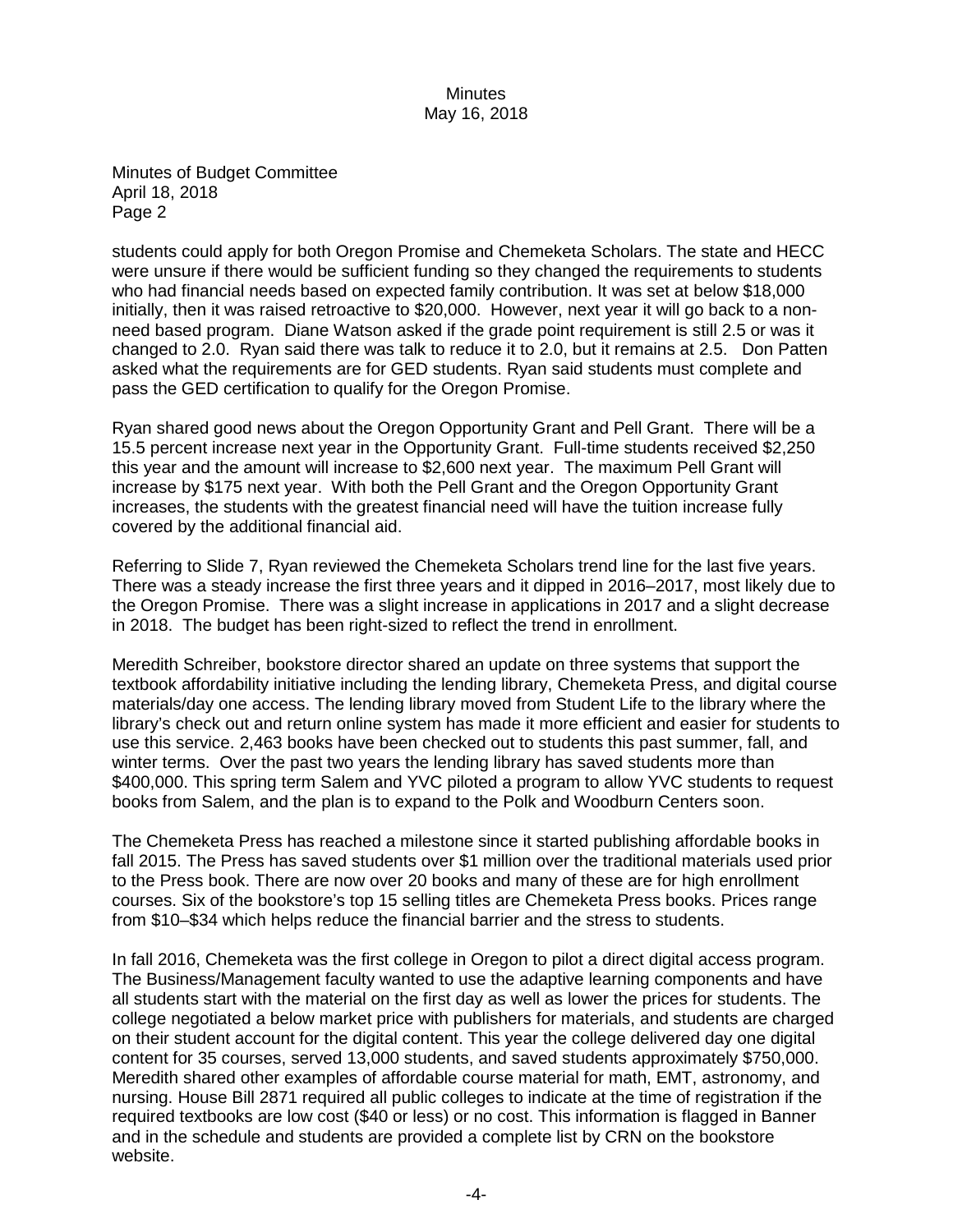Minutes of Budget Committee April 18, 2018 Page 3

To recognize and acknowledge the many faculty and staff who have contributed to the affordable learning initiative, the first annual Affordable Learning awards ceremony will be held on Wednesday, May 2, from 2–4 pm in the Building 2 Student Center.

# **F. PRESENTATION OF 2018–2019 OTHER FUNDS**

Rich McDonald and Miriam Scharer reviewed the Other Funds. Copies of the slides are in the budget committee folder and the corresponding page(s) in the sage-colored, spiral-bound proposed budget book are also listed on each slide, in addition to the budgeted amount, purpose, highlights, and current number of FTE positions by employee group in each fund. Miriam referred to Slide 10, a pie chart of the Summary of All Funds. She noted last week the General Fund was covered, which totaled \$86,340,000. Today Other Funds will be covered which amounts to \$211,557,000 for a total of All Funds of \$297,897,000. The chart shows a percentage breakdown of the Other Funds, as well as the General Fund.

The Other Funds covered were: Capital Development, Plant Emergency, Special Projects, Self-Supporting Services, Debt Service, Chemeketa Cooperative Regional Library, Auxiliary Enterprise, Intra-College Services, Student Government, Student Clubs and Student Newspaper, Athletics, External Organization Billing, and Financial Aid. The following highlights or questions were noted:

Capital Development Fund

- Main funding sources include general obligation bonds, certificates of participation (COPs), long-term tenant leases, and rental income, which was moved from the Intra-College Services fund.
- Two projects include the completion of the athletics complex for a softball and soccer field; and the planning and design phase for the agricultural complex.

Special Projects Funds

- The FTE numbers at the bottom of this slide and other slides are based on current filled positions.
- This fund ensures budget authority for grants such as Carl Perkins, TRiO, College Assistance Migrant Program (CAMP), and High School Equivalency (HEP). The full list of grants is on page 160 in the proposed budget book.
- Also includes \$6 million for the Ag Complex received as a grant from the state.

Self-Supporting Funds

- This fund accounts for activities that supplement the general fund programming and is selfsupporting or self-sustaining. Some of the bigger programs include eLearning and Academic Technology, Center for Business & Industry, Corrections Education, High School Programs, and International Programs.
- Miriam reviewed the CSSD position and fund changes within the self-support funds, and Jim Eustrom reviewed the trial status positions and other ISS position and fund changes.
- The Threat Management exempt position was reduced to half-time.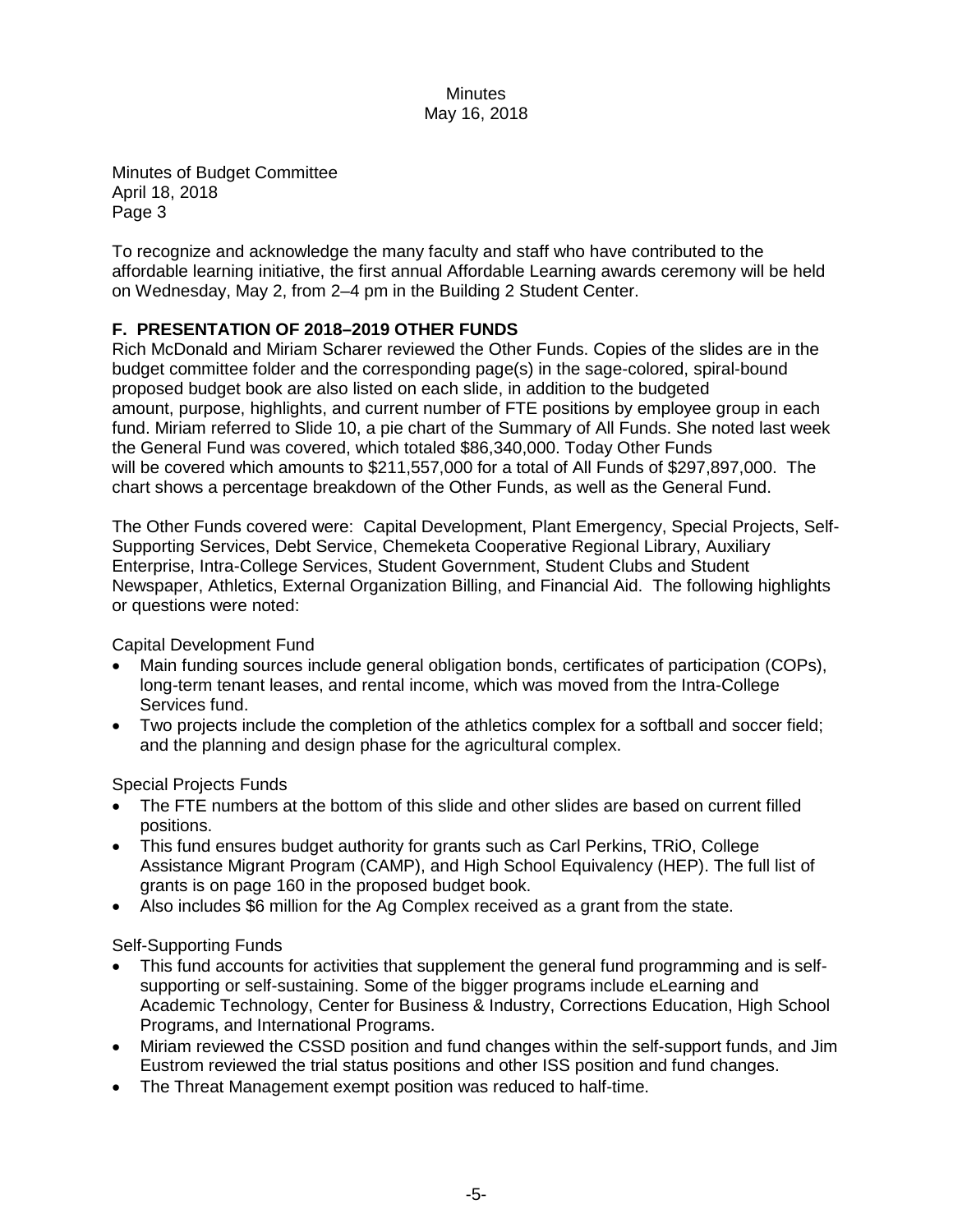Minutes of Budget Committee April 18, 2018 Page 4

Debt Service Fund

• There are four years left to pay off the one COP; there are four General Obligation bonds, one that will be paid off this year, with eight years remaining on the others; and the PERS bonds will be paid off in ten years.

Chemeketa Cooperative Regional Library Service (CCRLS)

- CCRLS levies their own tax to fund their operations.
- A separate CCRLS Reserve Fund is funded by a \$50,000 transfer each year from the CCRLS budget. The major work next year is to complete the overhaul of the CCRLS network and add additional equipment to the Radio Frequency ID (RFID), which is an enhanced bar code system for check-out and returns.

# Auxiliary Enterprise Fund (Bookstore)

- Meredith Schreiber shared an overview on the Affordable Learning initiative earlier; however, there will be a continued focus on sales revenue.
- One vacant classified position has been eliminated.

### Intra-College Services Fund

- This is an internal service fund for copying, printing and telephone.
- It also includes three reserve funds for long-range maintenance; insurance reserve; and building support.
- As Rich indicated earlier, the dedicated maintenance money for lease revenue was moved from Intra-College Services Fund to the Capital Development Fund.

Student Government, Student Clubs and Student Newspaper Fund

• Includes a transfer of \$50,000 to the Capital Development Fund to partially fund the athletics complex.

# Athletics Fund

- There are seven athletic teams, three men and four women sports teams—men's and women's basketball, women's volleyball, women's softball, men's baseball, and men's and women's soccer.
- Includes a \$150,000 transfer to the Capital Development Fund to help fund the athletic complex; athletes continue to fund raise \$35,000; and a portion of the universal fee is designated for athletic revenue.

External Organization Billing Fund

• A pass-through account for billing external organizations that lease space and for professional organizations to receive or disburse financial transactions.

Financial Aid Fund

- This is the second largest of all the Other Funds, representing 22.3 percent of the total budget. This is primarily a pass-through for federal, state, private, and college paid tuition scholarships, including Chemeketa Scholars and the Oregon Promise.
- There is a reduction of about \$5 million from last year, mostly in federal funds, in order to right size the budget and be in line with enrollment trends.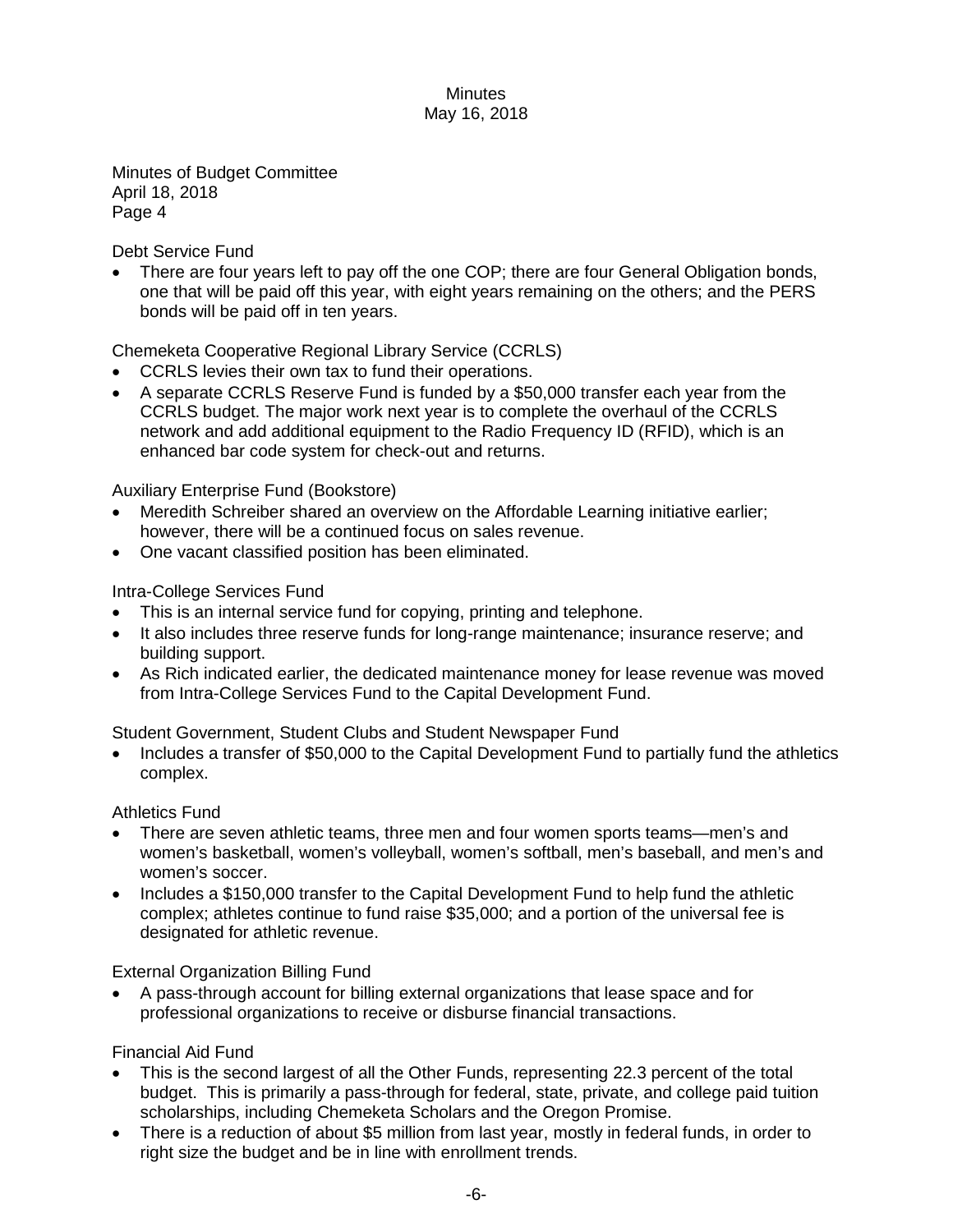Minutes of Budget Committee April 18, 2018 Page 5

Slide 24 showed a Summary of Other Funds FTE broken down by employee category: 25.75 faculty; 116.46 classified; and 24.83 exempt, for a total of 167.04 FTE salaried positions funded under Other Funds. Slide 25 is a Summary of All Funds FTE broken down by employee category: 239.30 faculty; 366.27 classified; and 110.80 exempt, for a total of 716.37 salaried employees funded by Other Funds and the General Fund for the next budget year.

# **G. PRESENTATION OF BUDGET RECOMMENDATION—ACTION REQUIRED**

Rich McDonald referred to the Motion for Approval in the budget folder that lists the figures for the resolution and noted the total of all funds is \$297,897,000. This is the budget that the college recommends to the budget committee for approval, which will go to the board for adoption. It also lists the property tax rates and amount to be imposed. The following budget recommendation for the 2018–2019 proposed budget was submitted for approval, including the following totals by fund:

| <b>General Fund</b>                                 | 84,340,000    |
|-----------------------------------------------------|---------------|
| Capital Development Fund                            | 21,000,000    |
| <b>Plant Emergency Fund</b>                         | 750,000       |
| <b>Special Projects Fund</b>                        | 17,700,000    |
| <b>Self-Supporting Services Fund</b>                | 30,835,500    |
| Debt Service Fund                                   | 41,600,000    |
| Chemeketa Cooperative Regional Library Service Fund | 4,062,000     |
| Reserve Funds                                       | 330,000       |
| <b>Auxiliary Enterprise Fund</b>                    | 10,600,000    |
| Intra-College Services Fund                         | 16,827,000    |
| Student Government, Clubs, and Newspaper Funds      | 300,000       |
| <b>Athletics Fund</b>                               | 540,000       |
| <b>External Organization Billing Fund</b>           | 525,000       |
| <b>Financial Aid Fund</b>                           | 66,487,500    |
| <b>Total All Funds</b>                              | \$297,897,000 |

And that the Budget Committee establish and approve the following property tax rates and amount to be imposed:

| <b>Chemeketa Community College</b> | \$0.6259/\$1,000 |
|------------------------------------|------------------|
| <b>CCRLS</b>                       | \$0.0818/\$1,000 |
| <b>General Obligation Bonds</b>    | \$10,130,000     |

### **H. PUBLIC TESTIMONY REGARDING PROPOSED BUDGET**

None was heard.

# **I. DISCUSSION OF RECOMMENDED BUDGET**

Budget Committee members acknowledged staff for their work in putting together a clear and well-organized presentation of the budget and answering questions throughout the process.

# **J. ACTION ON RECOMMENDED BUDGET**

Joe Van Meter moved and Jackie Franke seconded a motion that the 2018–2019 proposed budget of \$297,897,000 be approved and the property tax rates for Chemeketa Community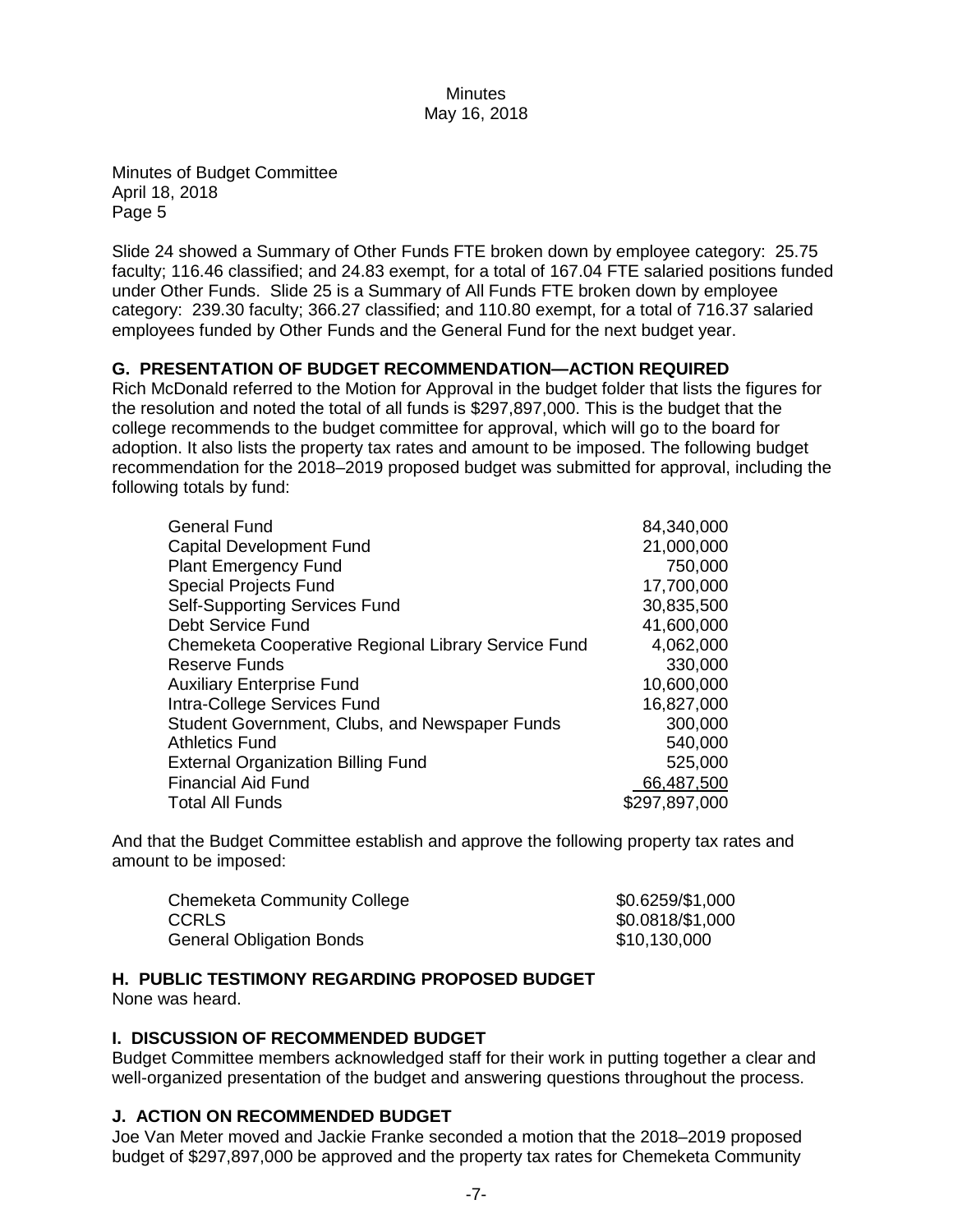Minutes of Budget Committee April 18, 2018 Page 6

College at \$0.6259/\$1,000; CCRLS at \$0.0818/\$1,000; and General Obligation Bonds of \$10,130,000 be imposed.

The motion CARRIED unanimously.

Ray Beaty thanked all the college staff for their work and dedication to the students and the community. On behalf of the Board of Education, Ken Hector thanked the budget committee members for their time to assist the college in this important process.

#### K. ADJOURNMENT

The meeting adjourned at 5:23 pm.

Respectfully submitted,

Jeannie Odle

**Board Secretary** 

**Budget Committee Chair** 

Julie Huckestein

President/Chief Executive Officer

 $5-16-2018$ 

Date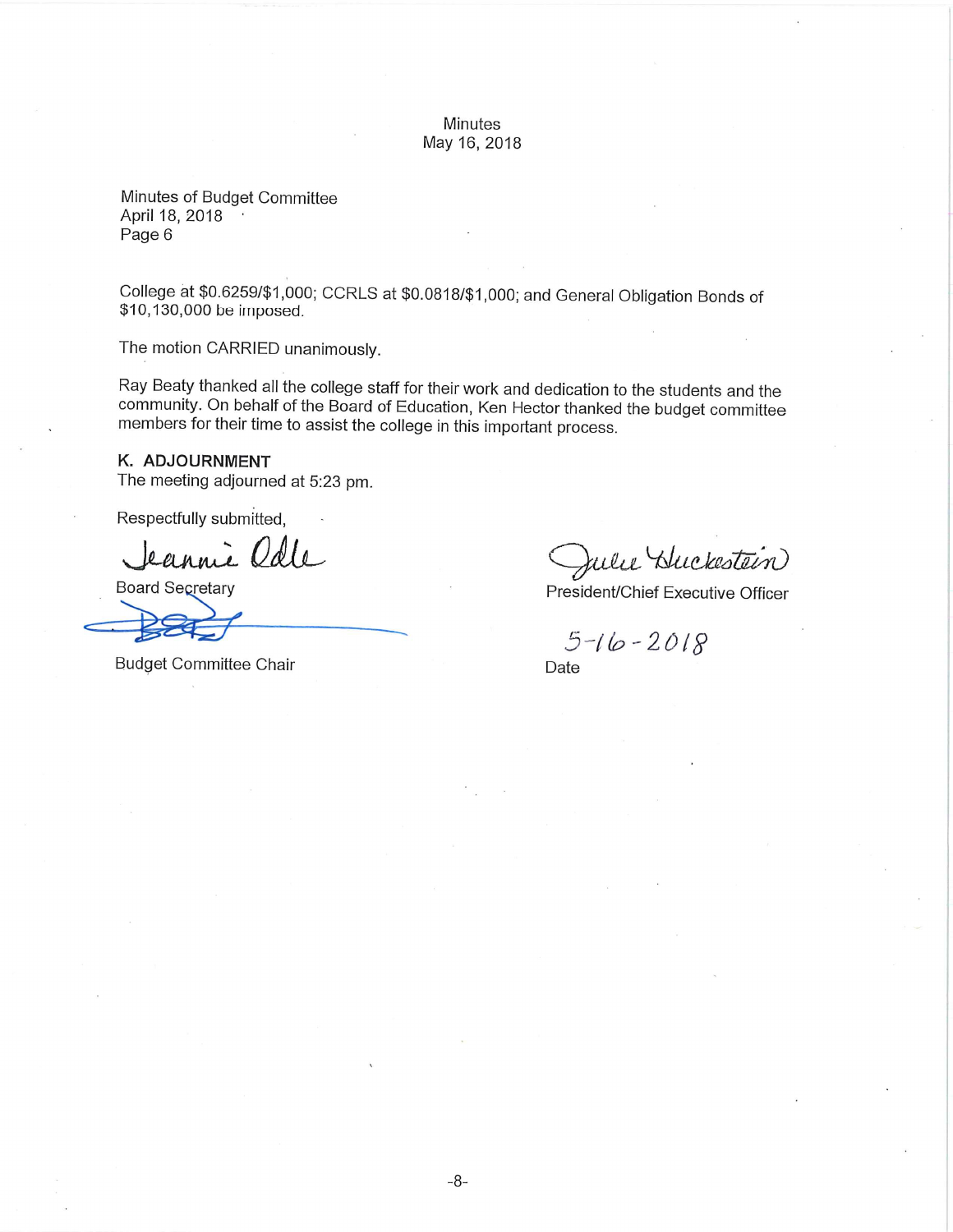### CHEMEKETA COMMUNITY COLLEGE

### **BOARD OF EDUCATION MEETING MINUTES**

April 18, 2018

### **II. A. EXECUTIVE SESSION**

The College Board of Education met at 5:38 pm for Executive Session. The meeting was held at the Salem Campus in the board dining room, Building 2, Room 172.

**Members in Attendance:** Ed Dodson; Betsy Earls (by phone, arrived at 6:25 pm); Jackie Franke; Ken Hector, Chair; Neva Hutchinson, Vice Chair; Ron Pittman; and Diane Watson.

**College Administrators in Attendance:** Julie Huckestein, President/Chief Executive Officer; David Hallett, Vice President, Governance and Administration; and Jim Eustrom, Vice President, Instruction and Student Services/Campus President, Yamhill Valley. Guests: Holly Nelson, Executive Dean, Academic Progress and Regional Education Services and Mark Shipman, college attorney.

Executive Session was held in accordance with ORS 192.660(2)(e) real property.

Executive Session ended at 6:39 pm; and open session reconvened at 6:40 pm.

### **II. B. ADMINISTRATION UPDATES**

Updates were shared or discussed with the board on the visits to district board meetings, board calendar preview, May 16 board meeting location change to Brooks, board policies, accreditation debrief, Steve Brown debrief, Marion County community forum on April 23, and board agenda preview.

A recess was taken at 6:50 pm

### **III. REGULAR SESSION**

### **A. CALL TO ORDER**

Ken Hector, Vice Chair, reconvened the meeting at 7:02 pm. The meeting was held at the Salem Campus in the Board Room, Building 2, Room 170.

### **B. PLEDGE OF ALLEGIANCE**

Ken Hector led the group in the Pledge of Allegiance.

### **C. ROLL CALL**

**Members in Attendance:** Ed Dodson; Betsy Earls; Jackie Franke; Ken Hector, Chair; Neva Hutchinson, Vice Chair; Ron Pittman; and Diane Watson.

**College Administrators in Attendance:** Julie Huckestein, President/Chief Executive Officer; David Hallett, Vice President, Governance and Administration; and Jim Eustrom, Vice President, Instruction and Student Services/Campus President, Yamhill Valley.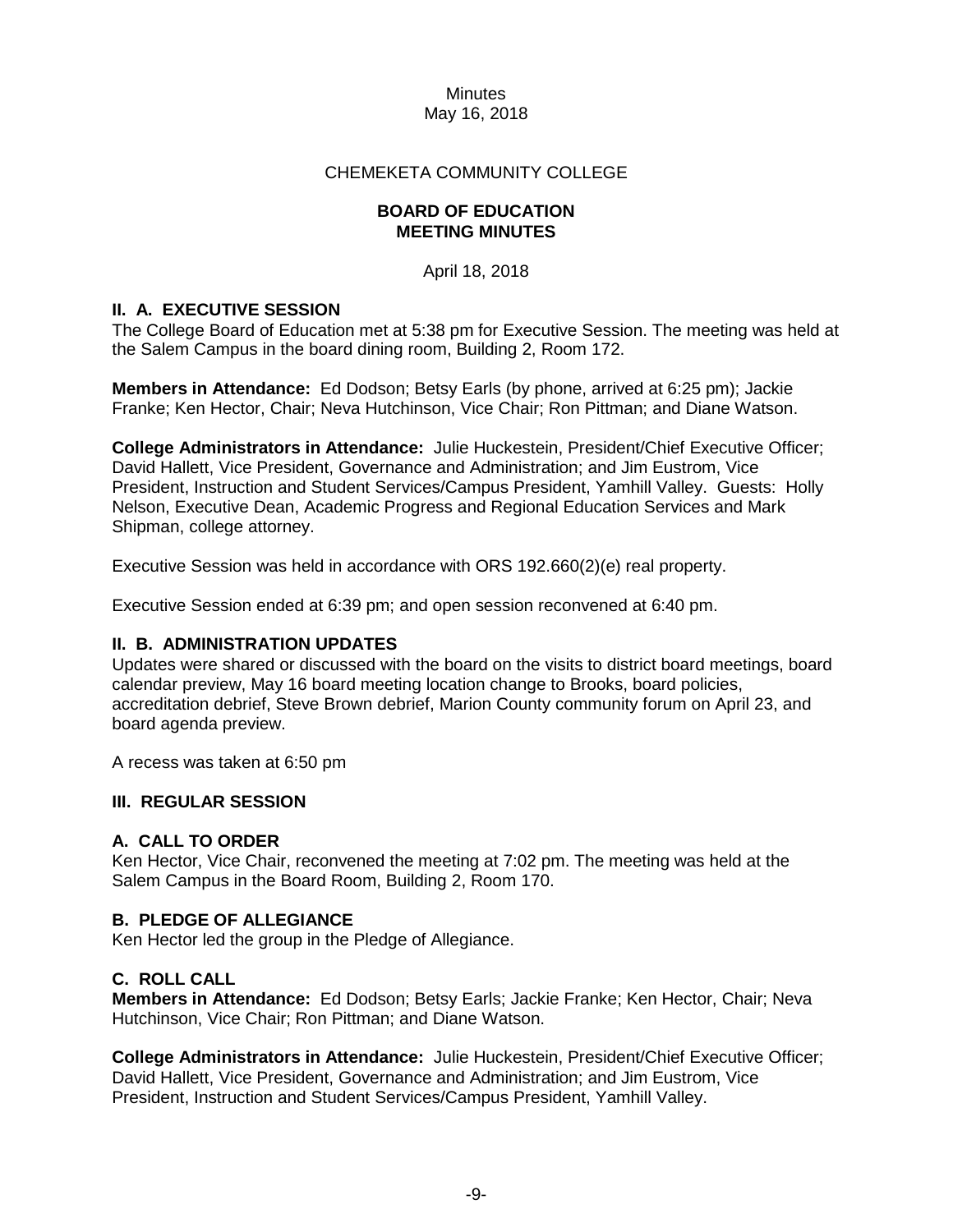Meeting Minutes Chemeketa Board of Education April 18, 2018 Page 2

**Board Representatives in Attendance**: Isaac Acosta, Associated Students of Chemeketa (ASC); Terry Rohse, Chemeketa Classified Association; Justus Ballard, Chemeketa Faculty Association; and Rory Alvarez (for Allison Stewart Hull), Chemeketa Exempt Association.

### **D. COMMENTS FROM THE AUDIENCE**

None were heard.

### **E. APPROVAL OF MINUTES**

Betsy Earls moved and Diane Watson seconded the approval of minutes from the March 21, 2018.

The motion CARRIED.

### **F. REPORTS**

### **Reports from Associations**

Isaac Acosta said the ASC report stands as written. He added the Chemeketa's Got Talent event will be held this Friday, April 20, at 6 pm in the auditorium and encouraged everyone to attend.

Justus Ballard, faculty association president expanded on his written report. He noted that Chemeketa Onlne is part of the eLearning and Academic Technology department and has absorbed the Opportunity Center, Tech Hub, and other faculty support systems where faculty and staff can get instructional design, quality online instruction, and universal accessibility and design. The Center for Academic Innovation has been suggested as a new name, and it may incorporate the Chemeketa Press.

Terry Rohse, classified association president, and Rory Alvarez, who reported in place of Allison Stewart Hull, reported their reports stand as written.

### **Reports from the College Board of Education**

Ed Dodson attended the ribbon-cutting ceremony of the Veterans' Resource Center, Identity Series Art Show, Laura Mack's presentation on her sabbatical, the WineDirect Roadshow at Eola, high school math competition and relay, the Steve Brown presentation, and a few Storm women's softball games.

Ron Pittman met with Paul Davis and Danielle Hoffman to hear updates on YVC activities including internship programs.

Jackie Franke attended the Veterans' Resource Center luncheon and the Safe Families Conference. Jackie met with Dick Withnell regarding foster children and foster parents, and she met with Christy Perry about volunteerism.

Diane Watson visited the Woodburn Center and attended the Veterans Resource Center grand opening. Diane just returned from a ten-day trip to England.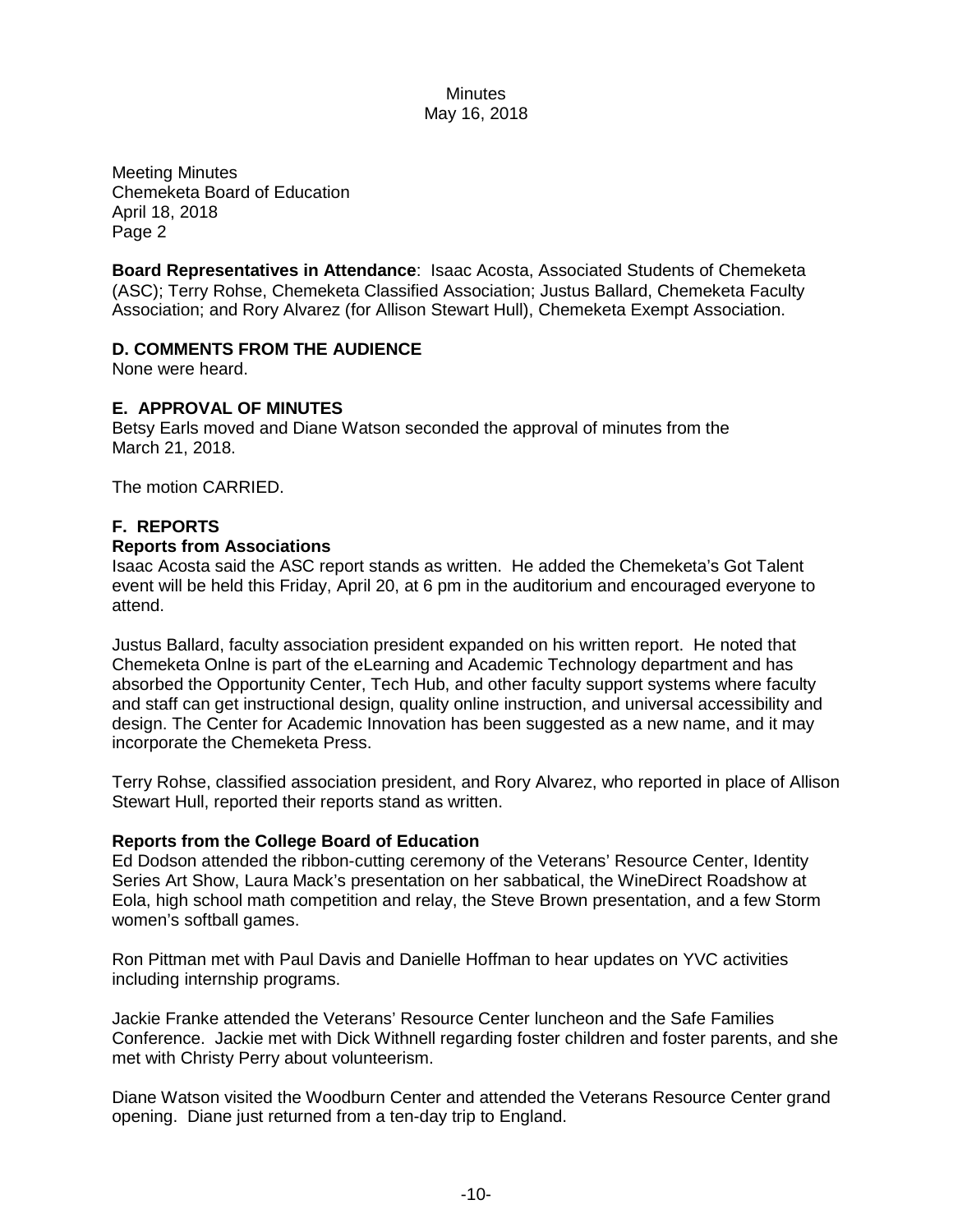Meeting Minutes Chemeketa Board of Education April 18, 2018 Page 3

Neva Hutchinson attended the regional high school math relay and the Steve Brown futurist presentation.

Betsy Earls also attended the Steve Brown presentation and two West Salem Rotary meetings.

Ken Hector accompanied Julie for a campus tour with Representatives Rick Lewis and Sherrie Sprenger and Senator Kim Thatcher. Ken attended two meetings of the Silverton Chamber Business Group, a Chemeketa Foundation board meeting, a presentation to the Jefferson school board with Julie, a meeting regarding the diesel technology program, the Steve Brown presentation, and the ribbon cutting of the Veterans' Resource Center. Ken also participated in the Association of Community College Trustees (ACCT) Public Policy and Advocacy conference call.

### **Reports from the Administration**

Jim Eustrom focused on the college value of collaboration and shared two examples. He acknowledged the Curriculum, Instruction and Accreditation team along with the 50+ staff and faculty who were involved with the Year 3 mid-cycle accreditation visit. Jim also thanked Holly Nelson and Jessie Sandrock for organizing a community forum of partners, farmers, and other community members on the Ag Complex.

### **G. INFORMATION**

### **College Policies #2510, Sustainability; #7030, Providing Services Across the District; and #7110, Communications**

Rebecca Hillyer reviewed the minor changes in the three policies, which were reviewed by the President's Advisory Council. There were no questions on the policies. Board action will be requested at the May meeting.

### **College Policy #5310, Student Financial Aid**

Ryan West reviewed the changes and noted the major change was updating the language to be more concise and to reflect current federal financial aid regulations. Board action will be requested at the May meeting.

### **Budget Committee Member Selection Process for Vacancies in Zones 1 and 5 for 2018–2021**

Jim Eustrom reported in place of David Hallett. There will be two vacancies on the Budget Committee for next year in Zone 1, Virginia "Ruth" Hewett; and Zone 5, Ray E. Beaty. If necessary, the vacancies will be advertised by or before June 11, 2018. Applications will be screened by a board subcommittee, and appointments will be made when appropriate. This process will be brought back to the board in May for approval.

### **Proposed Schedule of College Board of Education for 2018–2019**

Dates for next year's board meetings and the summer and winter board work sessions were shared. The schedule for next year will be brought back in May for approval.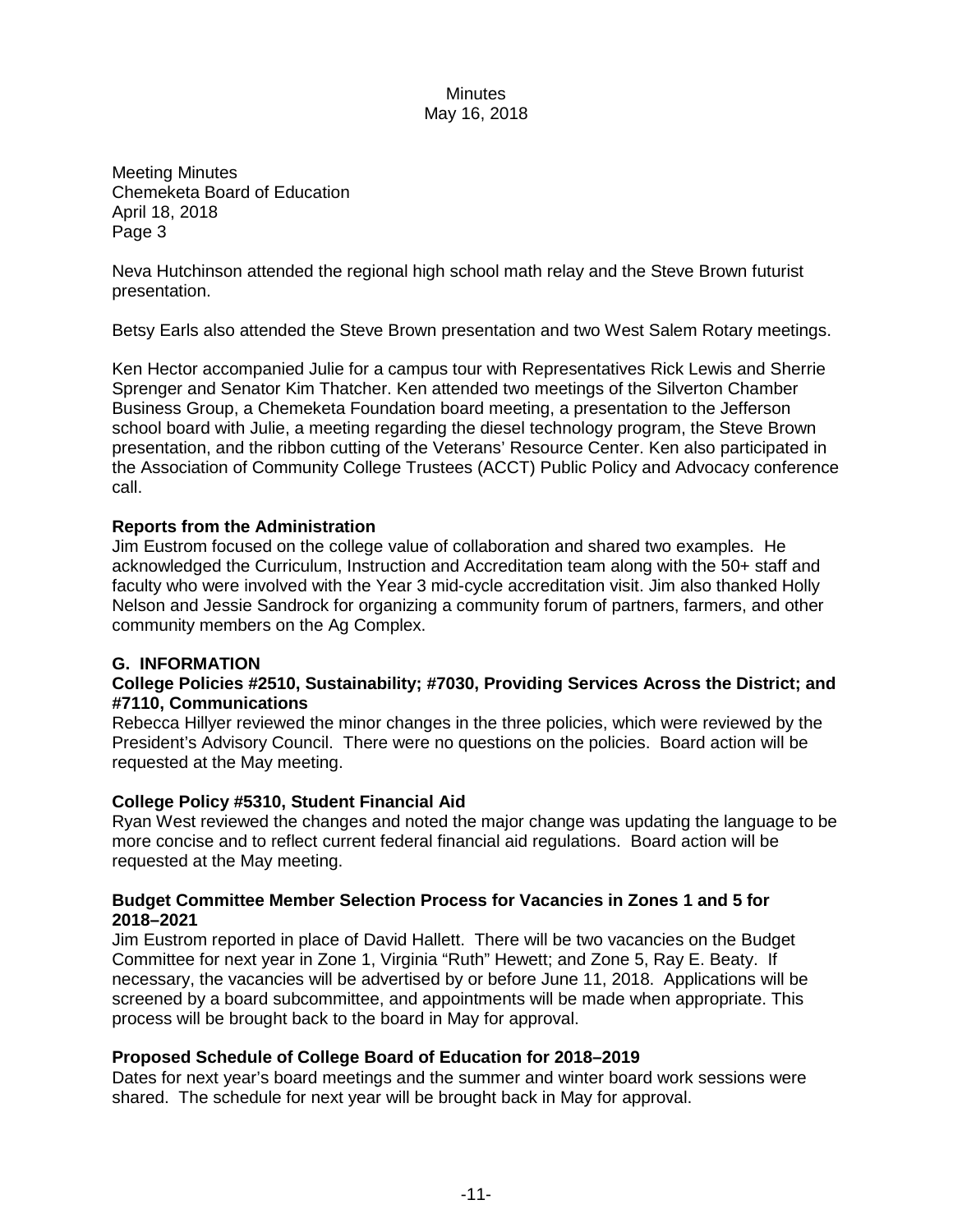Meeting Minutes Chemeketa Board of Education April 18, 2018 Page 4

### **Presidential Evaluation Process**

Ken Hector briefly reviewed the timeline for the presidential evaluation process and the worksheet. The process and timeline will be brought back next month for board approval.

### **Wine Hospitality Operations Certificate**

Jessie Sandrock, director of Agricultural Sciences and Wine Studies, used a PowerPoint presentation to present the new Wine Hospitality Operations certificate program. She covered the purpose of the certificate, employment opportunities compared to other winery jobs, and college capacity impact. Both the Wine Studies and the Hospitality, Tourism Management Advisory Committees provided advice and guidance on the certificate program and both supported the new program. Board action on the Wine Hospitality Operations Certificate program will be taken in May.

Diane Watson asked about entry-level salaries. Jessie replied for a hospitality-related position, the entry salary would be around \$52,000. However, for a tasting room for wine sales, it would be less, but if it was for a place doing food pairings or creating an experience, it would be slightly higher. Diane asked if there was information for the Willamette Valley. A survey of the West Coast (Washington, California, and Oregon) is being done; however, results are not yet available. There is a survey being done for just the Willamette Valley, plus Linfield is also conducting a survey, but results are not available.

Lastly, Jessie shared the annual Barrel Tasting event will be held on Thursday, May 17, from 5–7:30 pm, at Eola. Tasting from current wine in progress as well as wine from alumni working at local wineries will be available.

### **Visual Communications Multimedia Arts Associate of Applied Science Degree**

Jim introduced R. Taylor, dean of Business and Technology, Early Childhood Education, and Visual Communications, and Peter Hoelter, program chair of Visual Communications. R. Taylor also recognized Bret Malley, another faculty member in the Visual Communications program who was instrumental in developing the new proposed program. R. Taylor reported the age of multimedia arts is here and, as mentioned by Steve Brown, the Bald Futurist, who spoke yesterday, all of the virtual and enhanced reality requires multimedia artists. The proposed program brings together the disciplines of photography, motion graphics, animation, and film making. When doing research, the field was so new it was not listed as a job category for the state of Oregon. It is now growing so rapidly that Oregon has the second highest occupational concentration for the field in the country with expected growth of 14 percent over the next six years. The average starting salary is \$39,000, and the average wage is \$76,000. The Visual Communications Advisory Committee highly endorses this degree.

Two student-created multimedia clips were shown to best describe what students in the multimedia arts program will learn. Every component including pictures, music, animation, and a variety of visual effects was created by the students.

Ed Dodson asked if there will be impact on the current program such as a decline in enrollment in the other Visual Communication programs. R. Taylor said that this expansion will cause a shift of some full-time faculty to teach courses in this degree, but it will be back-filled with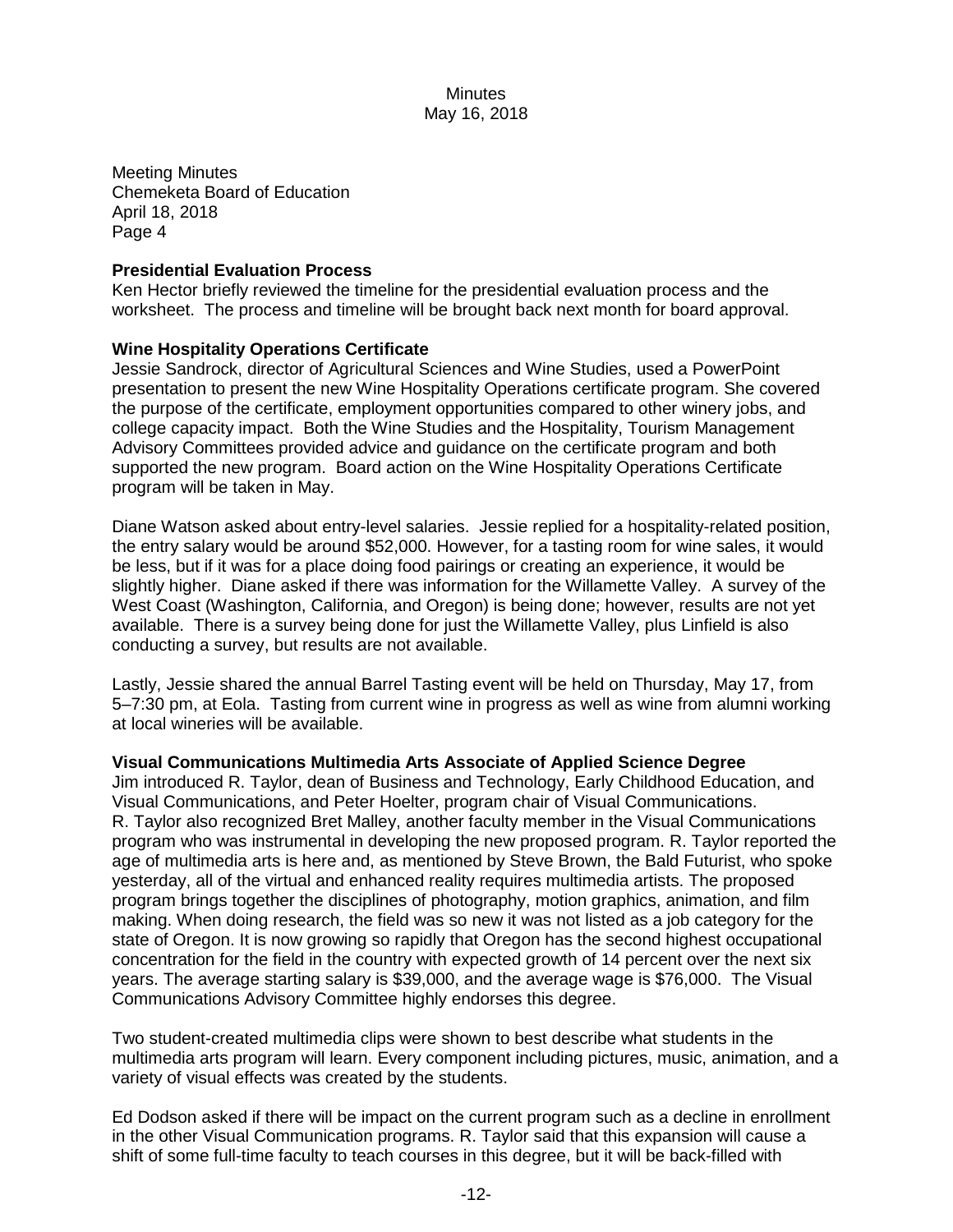Meeting Minutes Chemeketa Board of Education April 18, 2018 Page 5

adjunct faculty. She does not anticipate a decline in enrollment but hopes this new program will attract more new students since the skill set in multimedia arts is different than graphic arts or web design. Neva Hutchinson asked if any new technology or equipment will be needed. R. Taylor said the college has been fortunate to receive Perkins funds to keep up with new technology. They will also be partnering with the college's TV studio to utilize that space and their equipment. Betsy Earls asked about recruitment efforts. R. Taylor said additional recruitment and marketing is essential for new programs. There is also a multimedia program at CTEC which will hopefully be a feeder to this new program. Board action will be requested next month.

### **H. STANDARD REPORTS**

#### **Personnel Report**

Jim Eustrom said the report stands as written.

#### **Budget Status Report**

Referring to the Statement of Resources and Expenditures report, Miriam Scharer noted Tuition and Fees includes some of spring term, but adjustments will be made after the add/drop deadline. Diane Watson inquired about the Miscellaneous Revenue line item increase. Miriam noted as mentioned last month, the revenue is from timber tax that was unanticipated, but it comes from the state and based on logging activity.

The Budget Status report includes retroactive adjustments for full-time faculty as a result of the ratification of the faculty contract; however, it does not include encumbrances or retroactive adjustments for part-time faculty, but it should appear next month.

In the Status of Investments report, the Oregon Short-term Fund has increased from 1.85 to 1.92 percent. The Quarterly Update of Other Funds was included in this month's report. This report itemizes other resources and obligations in both revenue-based and budget-based accounts. Miriam provided some connections to the Other Funds budget presentation earlier in Auxiliary Services, Athletics, Chemeketa Cooperative Regional Library (CCRLS), and Student Financial Aid funds.

#### **Purchasing Report**

Miriam Scharer pointed out that the purpose and rationale will be provided on items in the purchasing report. One purchasing item—an Invitation to Bid for Public Safety Patrol Services (Unarmed)—will be advertised in April and a recommendation for a contract award will be made in to the board in May.

Miriam drew attention to page 74, Approval of Contract Award for Financial Audit Services, to Kenneth Kuhns & Company, for a five-year contract not to exceed \$211,775. There were two that were non-responsive.

### **Capital Projects Report**

Rory Alvarez noted the report stands as written.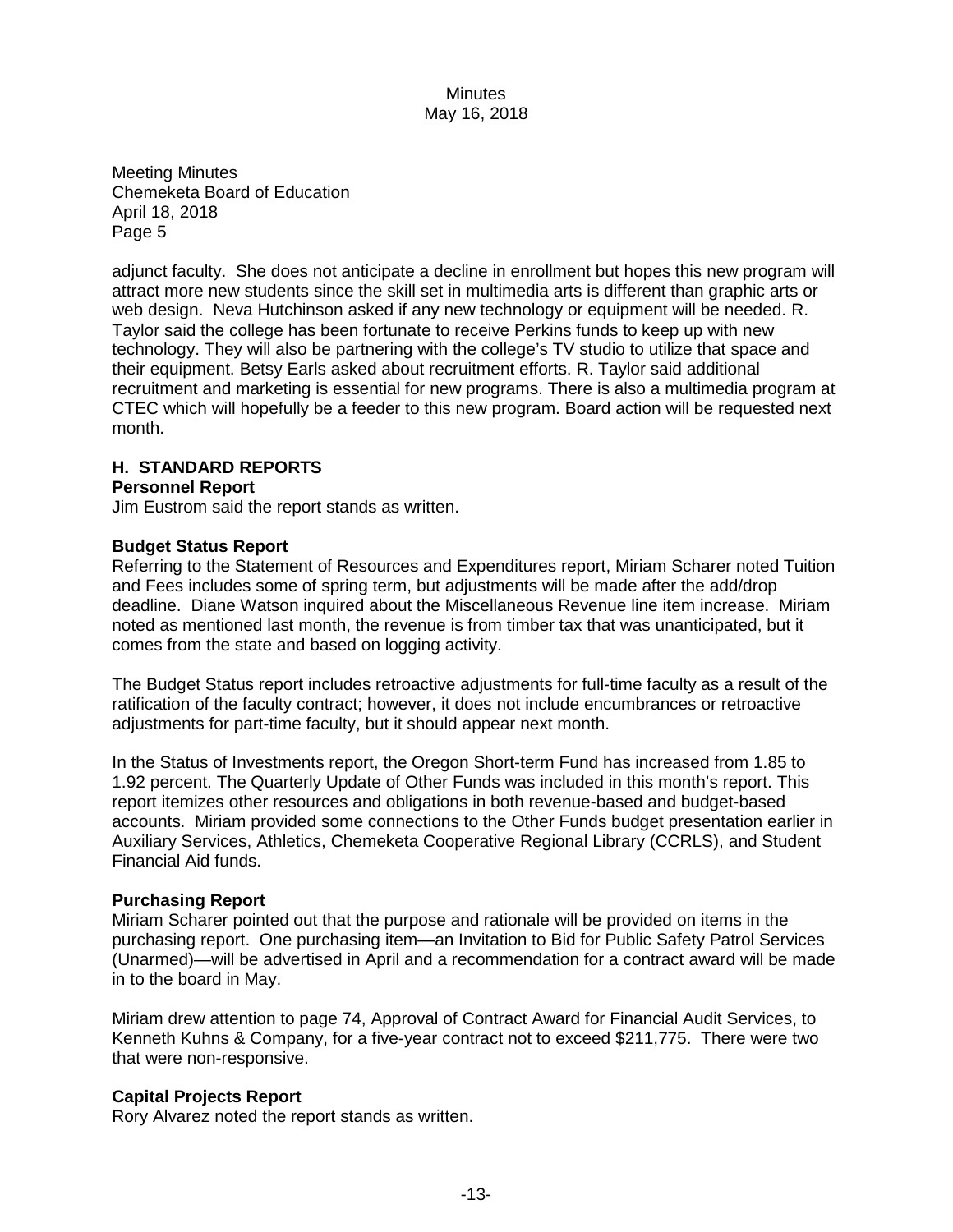Meeting Minutes Chemeketa Board of Education April 18, 2018 Page 6

### **College Advancement Report January 2018–March 2018**

Referring to page 43, the National Science Foundation Advanced Technological Education grant listed under pending has been awarded. Jim also pointed out that the college received the HECC grant for College Access Programs. On the Chemeketa Foundation Quarterly Report, the upcoming STARS receptions will be held on April 27 at the Broadway Commons at 3:30 pm and on May 11 at YVC at 3:30 pm. These two events recognize both the students who receive scholarships as well as the donors who contribute to scholarships.

### **Recognition Report**

Julie Huckestein acknowledged all the employees in the written report. A plaque was presented to Isaac Acosta for the portfolio that was submitted last year for the certification program through the Council of Student Services Administrators (CSSA) and Oregon Student Leadership Advisors Professionals (OSLAP). Adam Holden, Civics Engagement coordinator, was in the audience, and he was also acknowledged for his work with student government.

### **I. SEPARATE ACTION**

### **Approval of Resolution No. 17-18-20, Cynthia L. Olsen**

Ed Dodson read the retirement resolution for Cynthia L. Olsen for 25 years, 3 months of service. Betsy Earls moved, and Ron Pittman seconded the motion.

The motion CARRIED.

### **Approval of Request for Leave Without Pay**

Ken Hector referred to the green sheet in the board folder. Ken read the report recommending leave without pay for Rebecca Bolante, director of Threat Management Resources effective May 1, 2018–April 30, 2019. Ed Dodson moved, and Ron Pittman seconded the motion.

The motion CARRIED.

# **J. ACTION**

Ron Pittman moved and Diane Watson seconded a motion to approve consent calendar items No. 1–7:

- 1. Approval of College Policies #4030, Graduation Requirements; #4070, Grading; and #5020, Academic Honesty [17-18-138]
- 2. Approval of College Policies #2255, Smoke-free College; #5140, Student Records/Use of Social Security Numbers; #6310, Travel, Transportation, and Related Expenses; and #7020, Chemeketa Cooperative Regional Library Service [17-18-139]
- 3. Approval of Amended Adult High School Diploma Plan for Year 2018–2019 [17-18-140]
- 4. Approval of 2018–2019 Faculty Sabbatical Leave Requests [17-18-141]
- 5. Approval of Contract Award for Financial Audit Services [17-18-142]
- 6. Acceptance of Program Donations January, 2018 through March 31, 2018 [17-18-143]
- 7. Approval of Grants Awarded January, 2018–March 2018 [17-18-144]

The motion CARRIED.